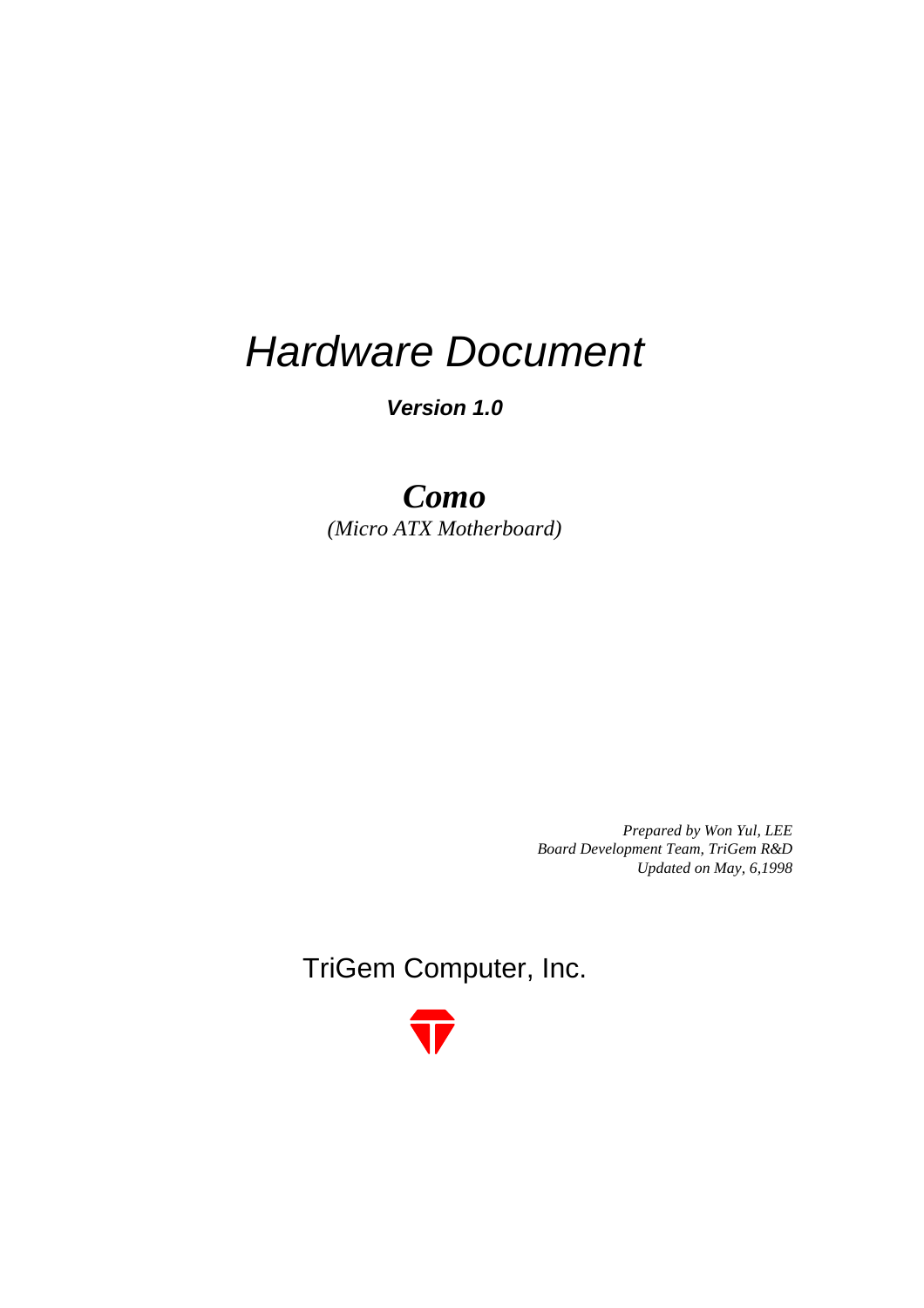# **TriGem Contact Information**

### *Marketing Information*

| Address | : 45-2 Yoidodong, Youngdeungpoku, Seoul, Korea                |
|---------|---------------------------------------------------------------|
|         | Telephone : 82-2-3774-4251 (Ext. International Business Team) |
| Fax     | : 82-2-786-9478                                               |
| Email   | : jhpark@trigem.co.kr (Jin-Hyun, Park)                        |

### *Technical Support*

| : 1055 Shingil-Dong, Ansan-City, Kyunggi-Do, Korea                        |
|---------------------------------------------------------------------------|
| (PO Box: Banwel Industrial Complex Post Office 18)                        |
| $: 82 - 345 - 491 - 9528$                                                 |
| $: 82 - 345 - 493 - 6721$                                                 |
| : hkbaek@trigem.co.kr(Hyen-Ki, Baek)<br>wylee @trigem.co.kr(Won-Yul, Lee) |
|                                                                           |

### *Manufacturing Information*

| Address   | : 1055 Shingil-Dong, Ansan-City, Kyunggi-Do, Korea |
|-----------|----------------------------------------------------|
|           | (PO Box: Banwal Industrial Complex Poet Office 18) |
| Telephone | : 82-345-492-9528 (Ext. Manufacturing Team)        |
| Fax       | : 82-345-856-4392                                  |
|           | : 82-345-492-0485                                  |
|           |                                                    |

# *Revision History*

| Released data  | <b>Revision</b> | Description            |
|----------------|-----------------|------------------------|
| March 28, 1998 | 0.9             | First released version |
| May 6, 1998    |                 | Pilot released version |

# *User's Notice*

No part of this product, including the product and software may be reproduced, transmitted, transcribed, stored in a retrieval system, or translated into any language in any form by any means without the express written permission of TriGem Computer Inc. except document kept by the purchaser for backup purposes.

© Copyright 1998 TriGem Computer Inc. All rights reserved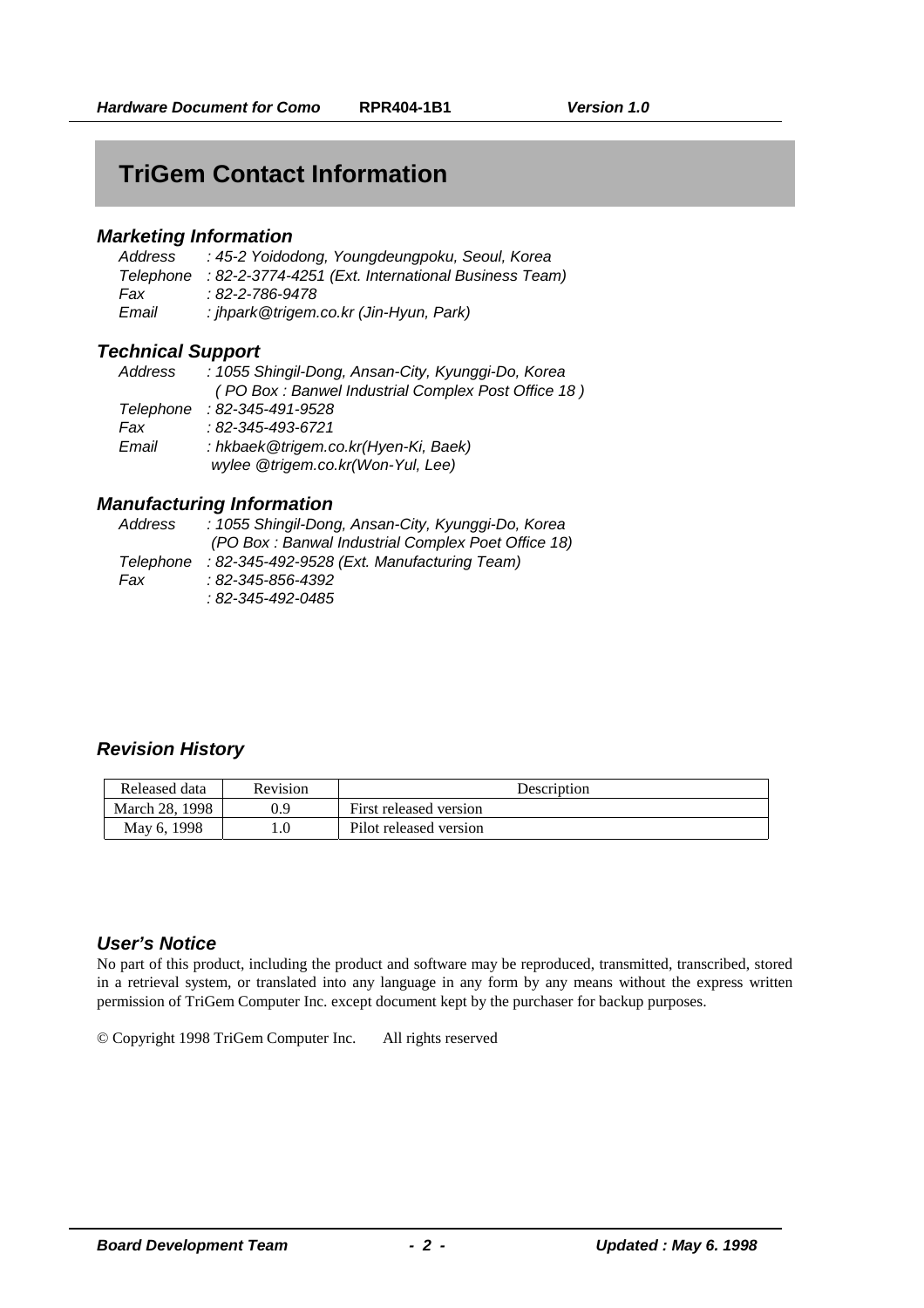# **Table of Contents**

# *I. Introduction*

| 1. Generation Description | $\boldsymbol{\varDelta}$ |
|---------------------------|--------------------------|
| 2. Function Block Diagram | 5                        |

### *II. System Overview*

|  | 1. Major Units    |   |   |
|--|-------------------|---|---|
|  | 2. Upgradeability |   |   |
|  | 2-1. Processor    |   |   |
|  | 2-2. Memory       |   |   |
|  |                   |   | 7 |
|  |                   | 8 |   |
|  |                   |   | 8 |

# *III. Jumper & Connector Description*

|  | 1-1. Selection for Pentium II processor CPU Clock ---------------------- |    |
|--|--------------------------------------------------------------------------|----|
|  |                                                                          |    |
|  |                                                                          | 10 |
|  |                                                                          | 13 |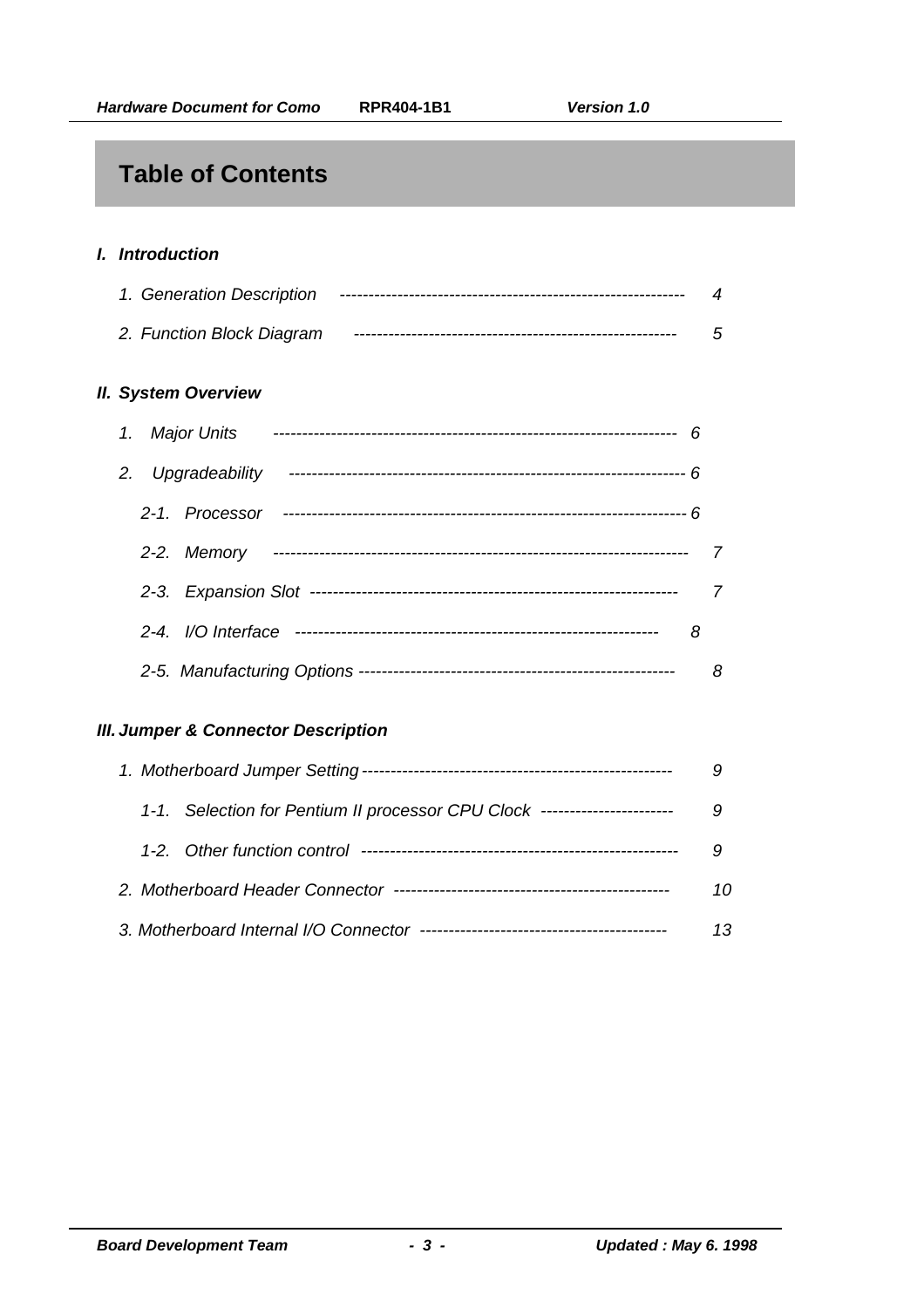# **I. Introduction**

# **1. Generation Description**

The *Como* Micro ATX motherboard delivers the excellent functionality, the cost effective performance. This board is designed to support Intel Pentium II processor with MMX media enhancement technology, and to provide the high performance, component level interconnect targeted 3D graphical display application (A.G.P), and PCI Audio support and Intel's OPSD manageability for the office environment. Special controller is built in the board to support ACPI function fully, however it will be the optional feature according to the market segment.

- ❑ Small PCB size in the Micro ATX form factor
	- 243mm \* 223mm \* 1.6t (4 Layers)
	- Cost-effective PCB size
- ❑ Intel Celeron processor 266MHz
	- Single Edge Contact Cartridge design not include a dedicated L2 cache
	- Slot 1 connector
- ❑ 2 DIMM banks for EDO/SDRAM module
	- 3.3V EDO/SDRAM supported (168pin unbuffered DIMM)
	- Supports up to 256MB (128MB  $*$  2 banks)
- ❑ High performance targeted 3D graphical display.
	- Built-in AGP graphic controller (ATI RAGE IIC)
	- SGRAM 2Mbyte Video Memory on Board
- ❑ Intel 440EX core and FDC37M602 Super I/O controller
	- High performance core chip with two BGA package
- ❑ Built-in high performance 3D ISA audio CODEC and PCI audio accelerator.
	- Built-in ISA audio CODEC (CS4235B)
	- Built-in PCI audio accelerator (CS4611)
- ❑ Support Intel's OPSD manageability level-3
	- Remote wake up solution : LAN and Modem
	- FAN control logic : System Fan
	- System chassis intrusion
	- System voltage and temperature management
	- ☞ Management Levels

| Level-1 | ECC on memory, DMTF compliant software                                        |
|---------|-------------------------------------------------------------------------------|
| Level-2 | Alert generation in system temperature, voltage, FAN speed, chassis intrusion |
| Level-3 | Remote wake up over LAN, service boot                                         |
| Level-4 | Resume to task, improved power management, OS independent management          |
|         | FAN off                                                                       |

- ❑ 2 ISA, 2 PCI slots and 1 shared slot
	- Master operating function on all PCI slot
- ❑ Variable I/O interface
	- Two USB port (One External USB Connector) : Keyboard, Mouse, CCD Camera
	- Two PS/2 port : Keyboard, Mouse
	- Two Serial port : COM1 port and optional COM2 port by Header Connector
	- One Parallel port : DB25, LPT1
	- One Audio/Joystic port : 1 Speaker, 1MIC\_IN, 1 LINE\_IN, 1 MIDI/Joystick port
	- One FDD connector : 34-pin, boxing type
	- Two E-IDE connector : 40-pin, boxing type, primary and secondary interface
	- One power connector : 20-pin, standard ATX power connector module
	- One power connector : 6-pin, 1394 power connector
	- One AMC connector : 38-pin, ATI AMC interface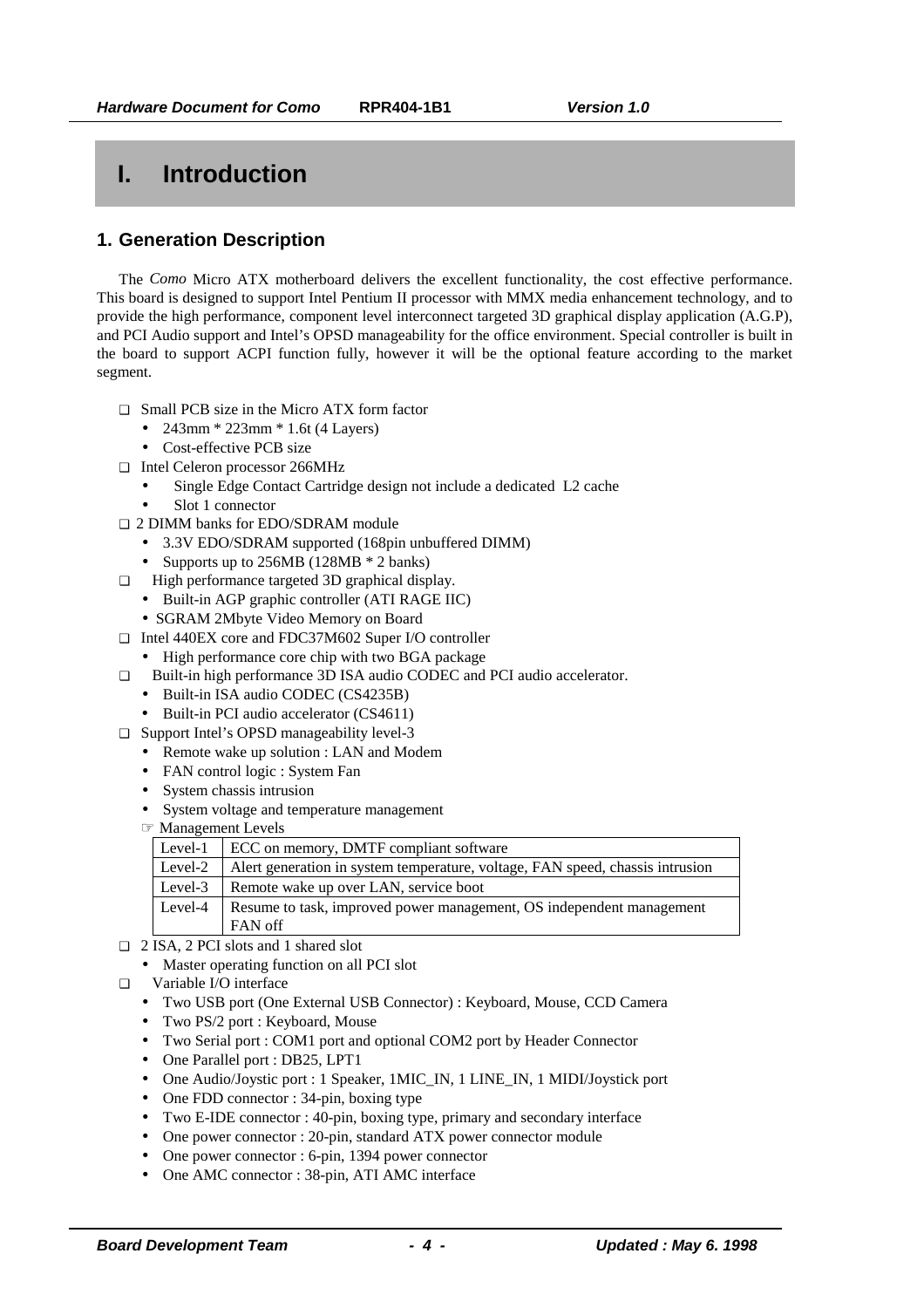# **2. Function Block Diagram**

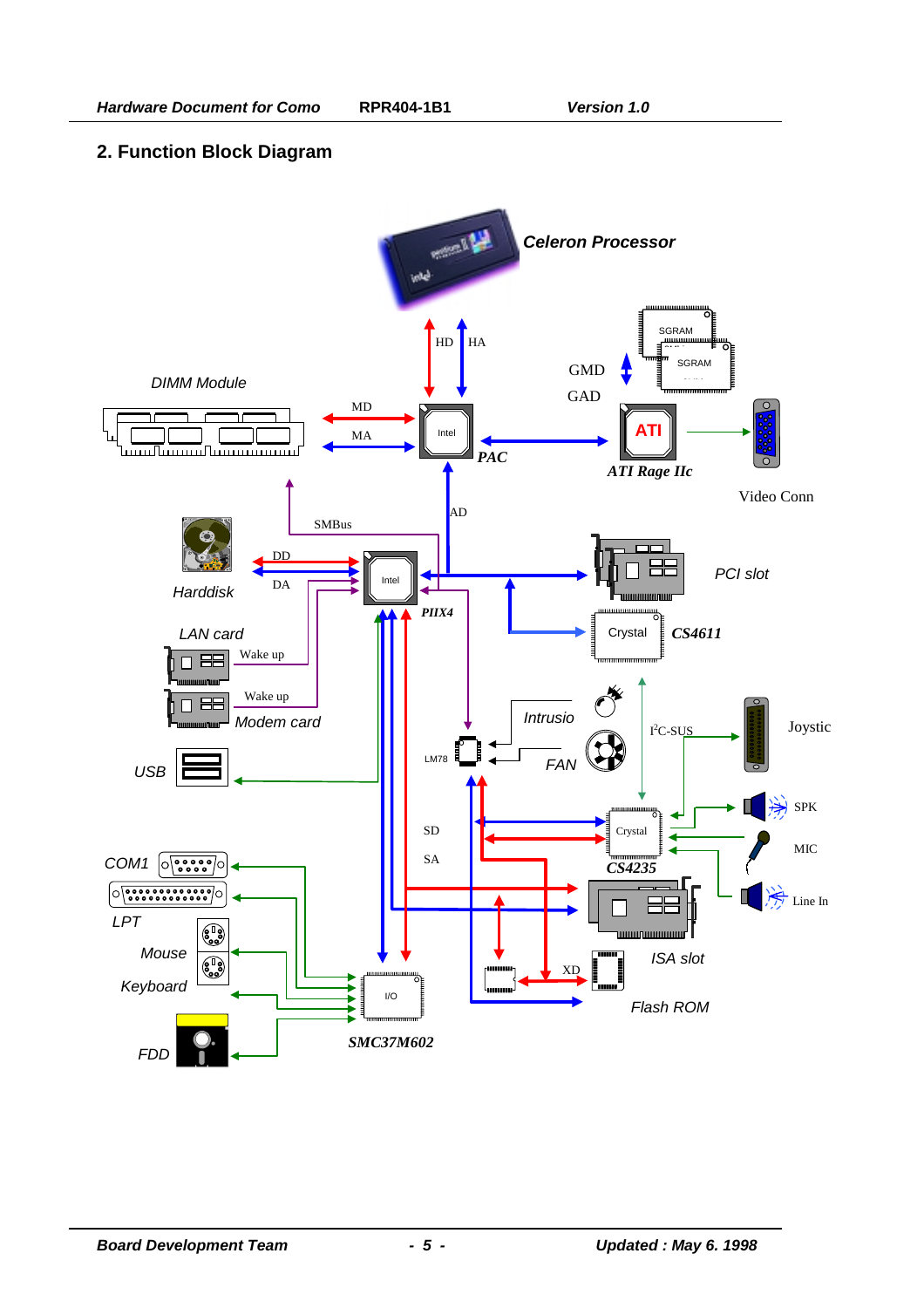# **II. System Overview**

# **1. Major Unit**

| Core Chipsets      | Vendor         | Functional description               | Package     | Remarks            |
|--------------------|----------------|--------------------------------------|-------------|--------------------|
| 82443EX            | Intel          | PCIset AGP controller                | BGA-492pin  | SL <sub>2</sub> SA |
| 82371EB            | Intel          | PCI to ISA /IDE Xcelerator           | BGA-324pin  | SL2MY              |
| PIIX4E             |                |                                      |             |                    |
| FDC37M602          | <b>ITE</b>     | Super I/O Chipset                    | PQFP-100pin | A                  |
| ICS9148-08         | <b>ICS</b>     | <b>System Clock Chip</b>             | SSOP-48pin  |                    |
| SC1182             | <b>SEMTECH</b> | DC to DC Converter                   | $SOP-24pin$ |                    |
| CS4235             | Crystal        | <b>ISA Sound Controller</b>          | QFP-100pin  | JQ(Rev.C)          |
| CS4611             | Crystal        | <b>PCI</b> Audio Accelerator         | PQFP-100pin |                    |
| <b>3D RAGE IIC</b> | <b>ATI</b>     | <b>AGP Graphic Controller</b>        | BGA-256pin  | 215R2BUA12         |
| LM79CCVF           | <b>NSC</b>     | <b>Management Extension Hardware</b> | PQFP-44pin  |                    |

☞ For more information, refer to the data sheet.

# **2. Upgradeability**

This section describes the major specification of user upgradeable part. CPU, Memory, and Extension slot will provide the user to leverage the overall performance by adding or changing these part with other higher.

- ❑ CPU : CELERON processor-266MHz,300MHz
- ❑ Memory : EDO, SDRAM (2 Banks, 16MB 256MB)
- ❑ Expansion slot : 2 master PCI, 2 ISA, and 1 shared slot

### **2-1 Processor**

This motherboard supports a single Celeron processor. The processor's VID pin automatically program the voltage regulator on the motherboard to the required processor voltage. The motherboard supports processors that run internally at 266/300MHz.

- ❑ Packing
	- Single Edge Contact ( S.E.C.) cartridge processor core, second level cache, thermal plate..
	- Retention mechanism attached to the motherboard.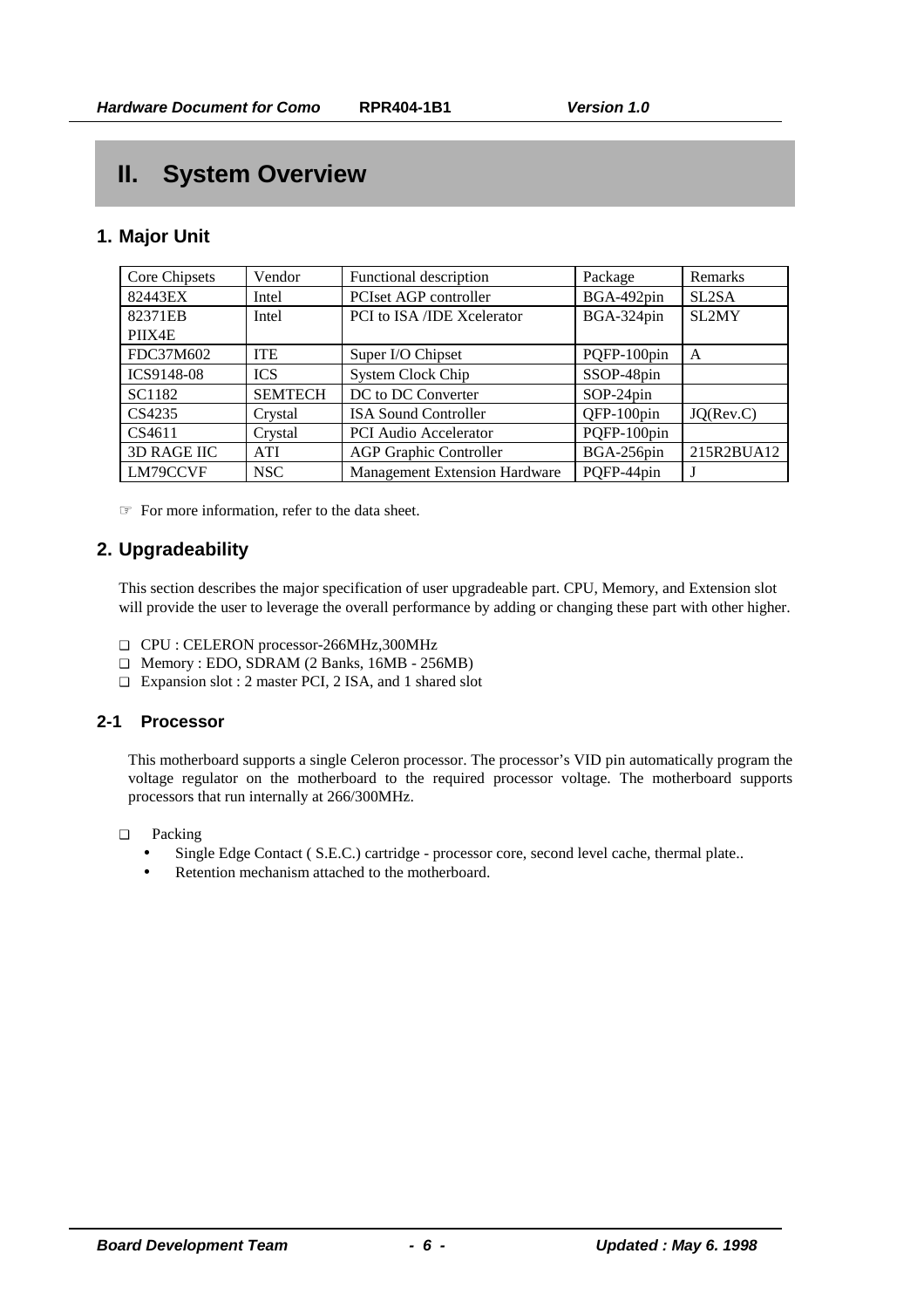### **2-2. Memory**

The memory controller, Intel 440EX support EDO module, and SDRAM module, up to two banks, however EDO and SDRAM module will be available with 168-pin unbuffered DIMM module and 3.3V version. The BIOS automatically detects memory type, size, and speed.

The motherboard supports the following memory features.

- 168-pin DIMMs with gold-plated contacts
- 66MHz SDRAM only
- Non-ECC(64-bit) memory
- 3.3 V Memory only
- Single- or double-sided DIMMs in the following sizes

| <b>DIMM Size</b> | <b>Non-ECC Configuration</b> |
|------------------|------------------------------|
| 8 MB             | 1 Mbit * 64                  |
| 16 MB            | 2 Mbit $*$ 64                |
| 32 MB            | $4$ Mbit $*$ 64              |
| 64 MB            | 8 Mbit * 64                  |
| 128 MB           | 16 Mbit * 64                 |

☞ *168-pin DIMM module Notch Key Definitions*



DRAM key position Voltage key position (buffered or unbuffered) (3.3V or 5V)

☞ *To function properly, SDRAM DIMMs must meet the Intel 4-clock, 66MHz unbuffered SDRAM specification for either 64-bit SDRAM.*

### **2-3. Expansion Slot**

This Micro ATX has two ISA expansion slots and two PCI expansion slot, but total three add-on cards could be available together due to one shared slot. Also all PCI slot can support the master device on it with PnP function.

| Interrupt and IDSEL assignment of PCI slots |  |  |  |  |  |
|---------------------------------------------|--|--|--|--|--|
|---------------------------------------------|--|--|--|--|--|

| <b>PCI</b> slot | <b>IDSEL</b> |             | Interrupt mapping |             |             | Remarks |
|-----------------|--------------|-------------|-------------------|-------------|-------------|---------|
|                 |              | <b>INTA</b> | <b>INTR</b>       | <b>INTC</b> | <b>INTD</b> |         |
| $CN12$ (PCI-1)  | AD31         |             |                   |             |             |         |
| CN13 (PCI-2)    | AD29         |             |                   |             |             |         |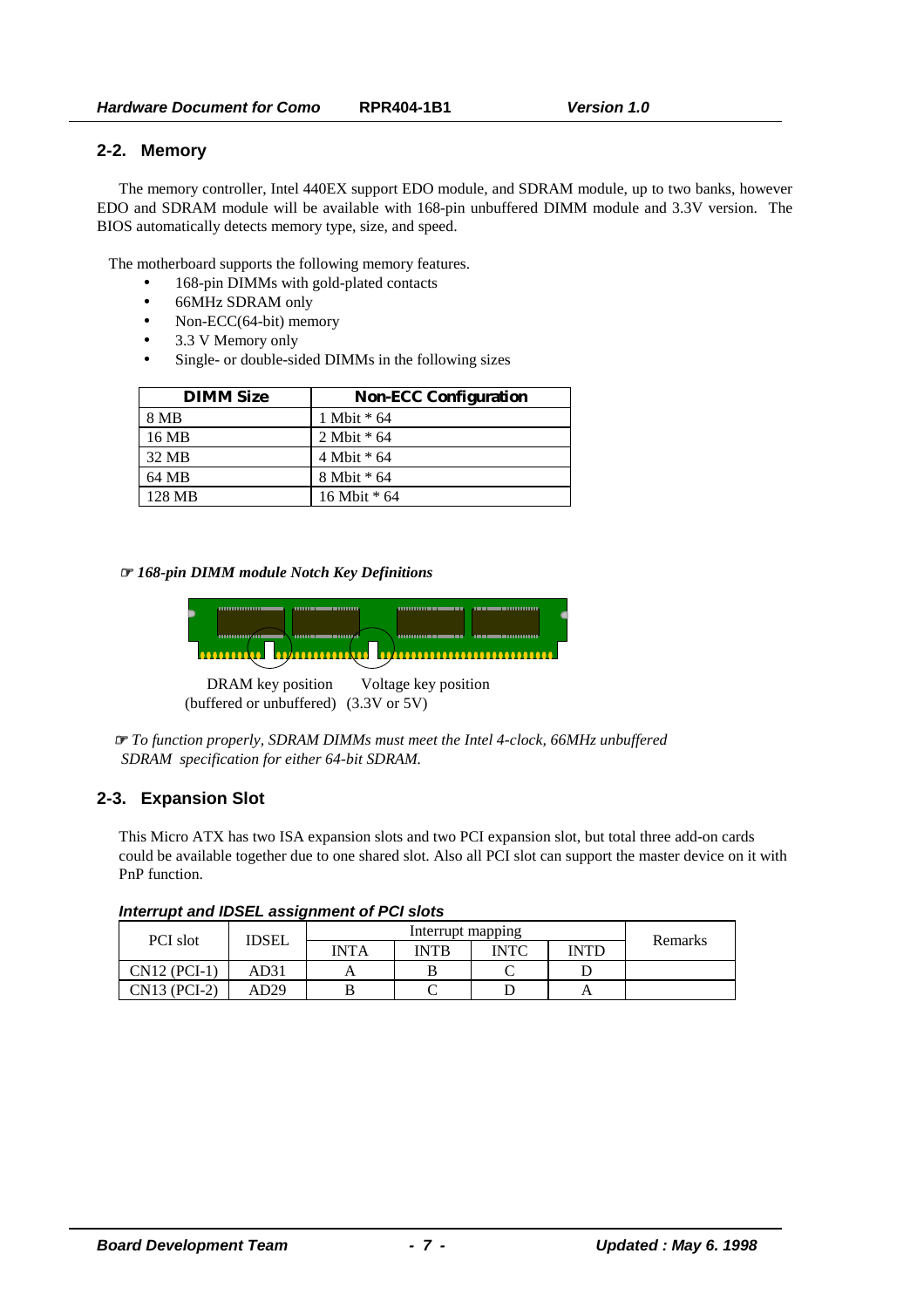### **2-4. I/O Interface**

This Micro ATX motherboard has one serial port, one parallel port, two PS/2 port for keyboard and mouse, and two USB port, Audio & MIDI/Joystick to upgrade the external peripheral devices, such as mouse, modem, printer, scanner, etc.



# **2-5. Manufacturing Options**.

This Micro ATX motherboard has the several manufacturing options according to the type of the motherboard. The following features are implemented based on the customer requirement.

- Hardware monitoring function : LM78/79 functionality
- FAN control function : MIC29204 functionality
- Built-in Audio feature : ISA(4235) or PCI(4235+4611)
- Power Supply FAN control : 6pin connector or 3pin connector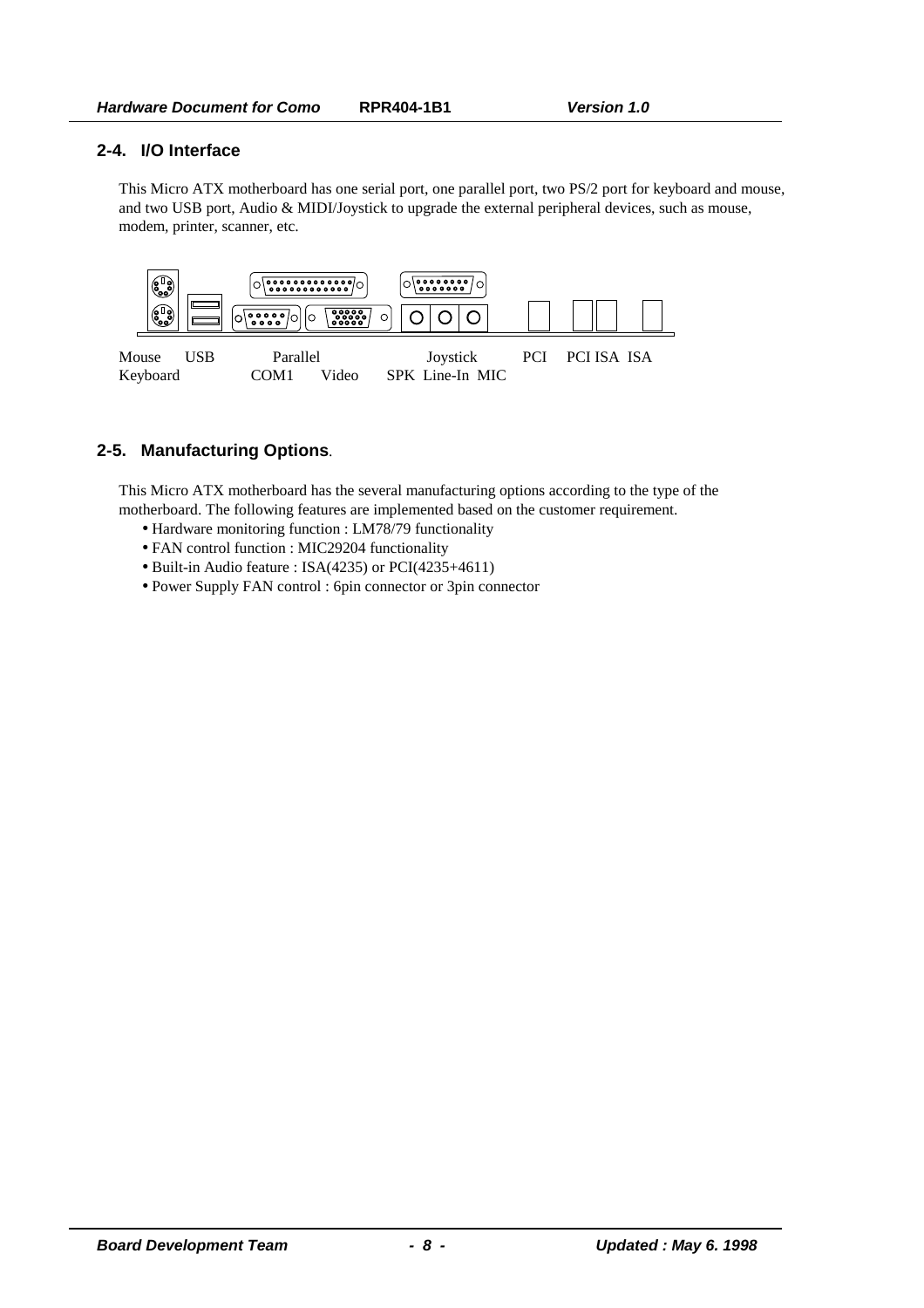# **III. Jumper & Connector Description**

# **1. Motherboard Jumper Setting**



### **1-1. Selection for Processor CPU Clock (J13)**

| CPU Clock | $J13-1$ | J13-2 | $J13-3$    | J13-4 |
|-----------|---------|-------|------------|-------|
| 233MHz    | ON      | OFF   | <b>OFF</b> | ON    |
| $*266MHz$ | OFF     | ON    | ON         | ON    |
| 300MHz    | OFF     | ON    | <b>OFF</b> | OΝ    |
| 333MHz    | OFF     | OFF   | ON         | ON    |

### **1-2. Other function control**

| Switch  | Functionality     | ON             | <b>OFF</b> |
|---------|-------------------|----------------|------------|
| $J13-5$ | <b>CMOS RAM</b>   | Clear CMOS RAM | *Normal    |
| $J13-6$ | Password          | Disable        | *Enable    |
| $J13-7$ | <b>CMOS Setup</b> | Disable        | *Enable    |
| $J13-8$ | FDD Write Protect | Write Protect  | *Normal    |

| Jumper | Set to $1-2$         | Set to 2-3           |
|--------|----------------------|----------------------|
|        | Disable built-in AGP | *Enable built-in AGP |
|        | IR mode set          | *FDD function Set    |

☞ J1/J2 : Board OEM/ODM Configuration (Manufacturing feature)

☞ \* : Default Setting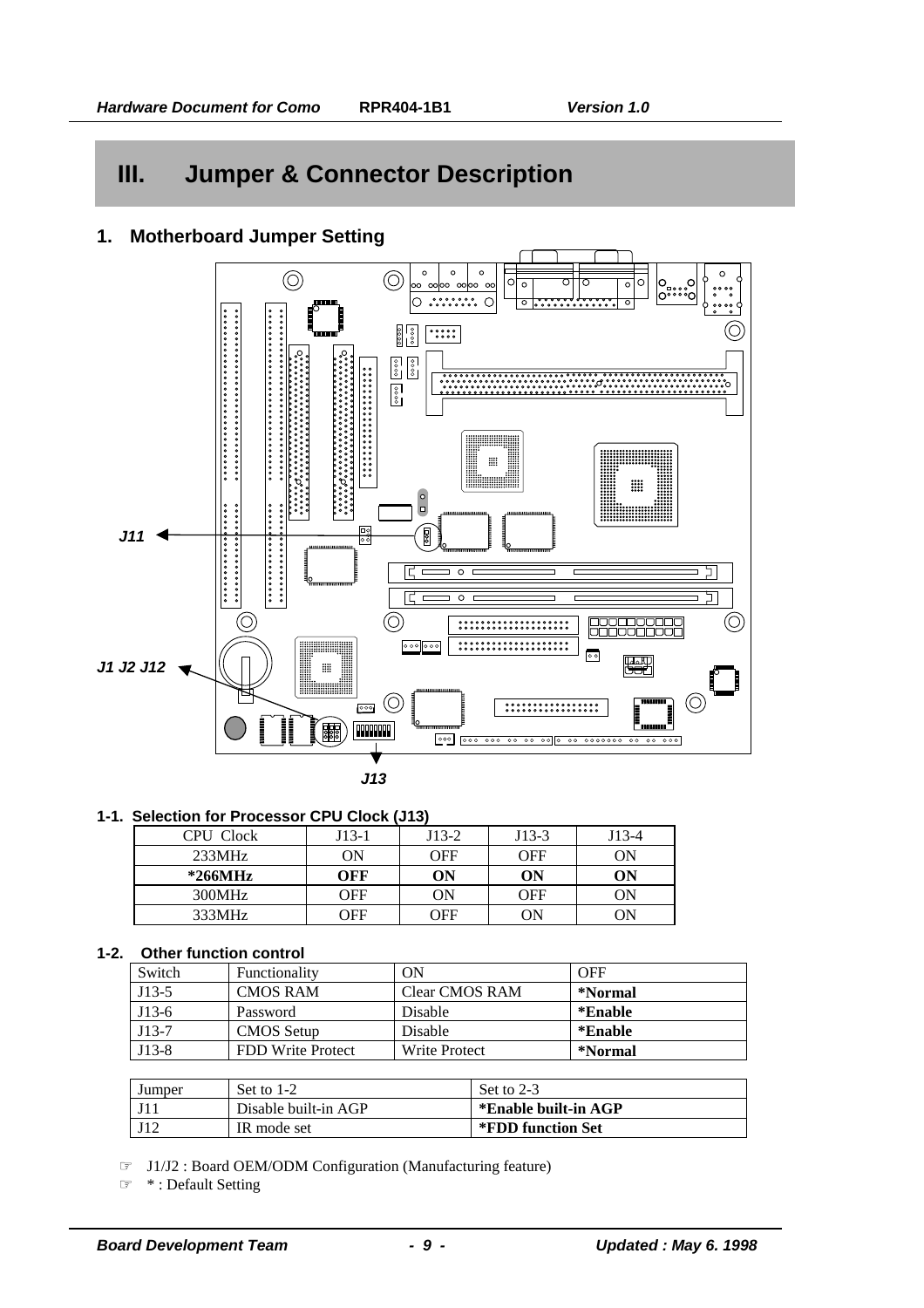# **2. Motherboard Header Connector**



### **2-1. CPU FAN Connector(CN53)**

| Pin Number | Signal Name    |
|------------|----------------|
|            | Ground         |
|            | <b>FANCNTL</b> |
|            | FANSEN1        |

### **2-2. System FAN Connector(CN54)**

| Pin Number | Signal Name         |
|------------|---------------------|
|            | Ground              |
|            | <b>FANCNTL</b>      |
|            | FANSEN <sub>2</sub> |

### **2-3. LAN Wake-up Connector(CN50)**

| Pin Number | Signal Name         |
|------------|---------------------|
|            | $+5VSB$             |
|            | Ground              |
|            | <b>WAKE</b><br>I AN |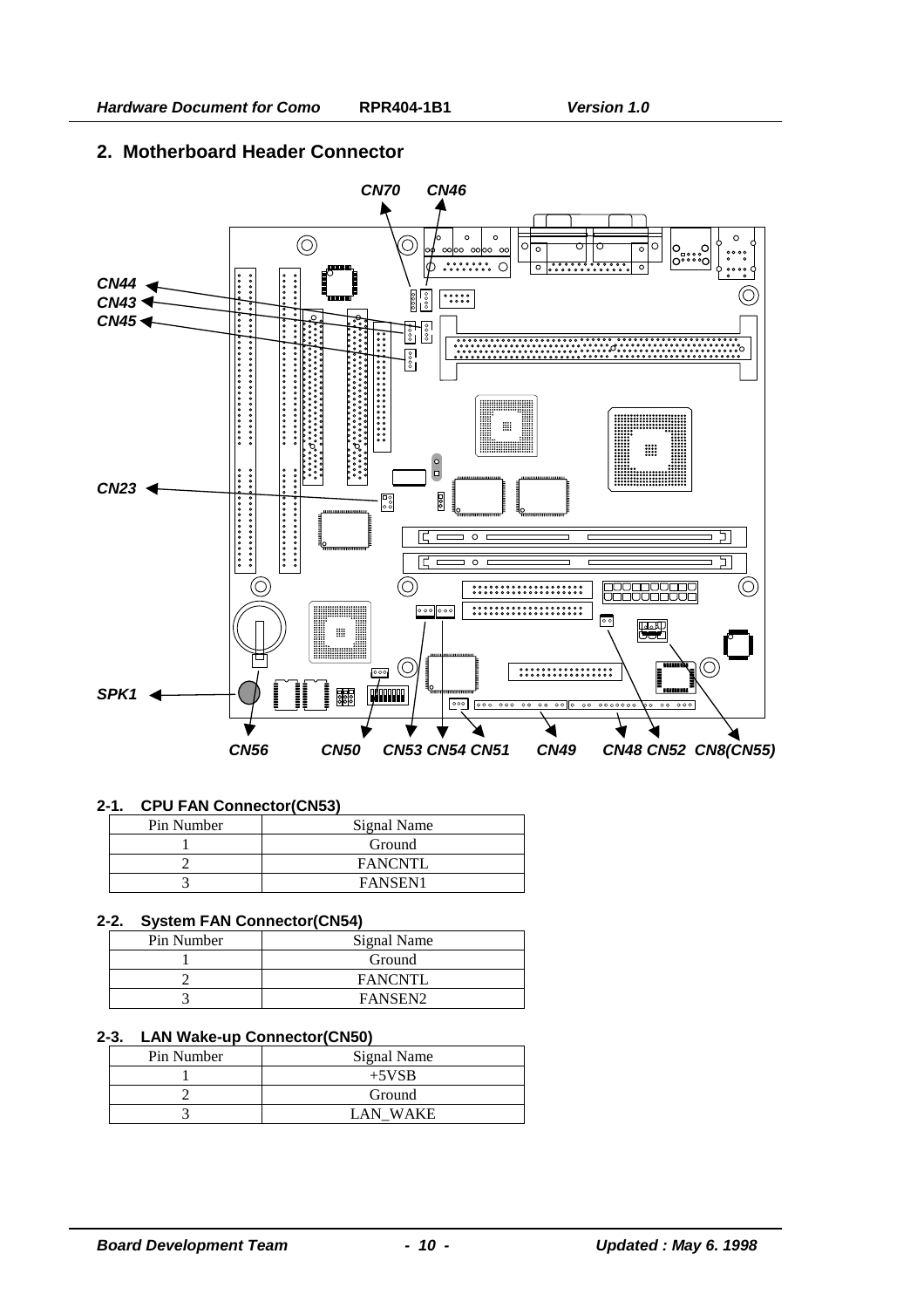### **2-4. Modem Ring Wake-up Connector(CN51)**

| Pin Number | Signal Name        |
|------------|--------------------|
|            | #RING A or #RING B |
|            | Ground             |
|            | $+5VSB$            |

#### **2-5. CD-ROM Sound Connector(CN43, CN44)**

| Pin Number | Signal Name(ATAPI,CN43) | Signal Name(Mitsumi, CN44) |
|------------|-------------------------|----------------------------|
|            | CD IN LEFT              | CD IN GND                  |
|            | CD IN GND               | CD IN RIGHT                |
|            | CD IN GND               | CD IN GND                  |
|            | CD IN RIGHT             | CD IN LEFT                 |

#### **2-6. Modem Sound Connector(CN46,CN70)**

| Pin Number | Signal Name(CN46) | Signal Name(CN70) |
|------------|-------------------|-------------------|
|            | MIC MONO          | MONO IN           |
|            | GND               | GND               |
|            | MONO OUT          | GND               |
|            | GND               | MIC MONO          |
|            | MONO IN           |                   |

## **2-7. Video Sound Connector(CN45)**

| Pin Number | Signal Name(ATAPI,CN43) |
|------------|-------------------------|
|            | TV IN LEFT              |
|            | <b>GND</b>              |
|            | <b>GND</b>              |
|            | TV IN RIGHT             |

### **2-8 Chassis Open Detection Connector (CN52)**

| Pin Number | Signal Name |
|------------|-------------|
|            | FМГ         |
|            |             |

#### **2-9. PC\_PCI Header Connector(CN23)**

| Pin Number | Signal Name    |
|------------|----------------|
|            | -PCGNTA        |
|            | <b>GND</b>     |
|            | N.C            |
|            | -PCREQA        |
|            | <b>GND</b>     |
|            | <b>SER IRO</b> |

### **2-10. Speaker (SPK1)**

| Pin Number | Signal Name |  |  |
|------------|-------------|--|--|
|            |             |  |  |
|            |             |  |  |

### **2-11. BATTERY (CN56)**

| Pin Number | Signal Name        |  |  |
|------------|--------------------|--|--|
|            | <b>Battery VCC</b> |  |  |
|            |                    |  |  |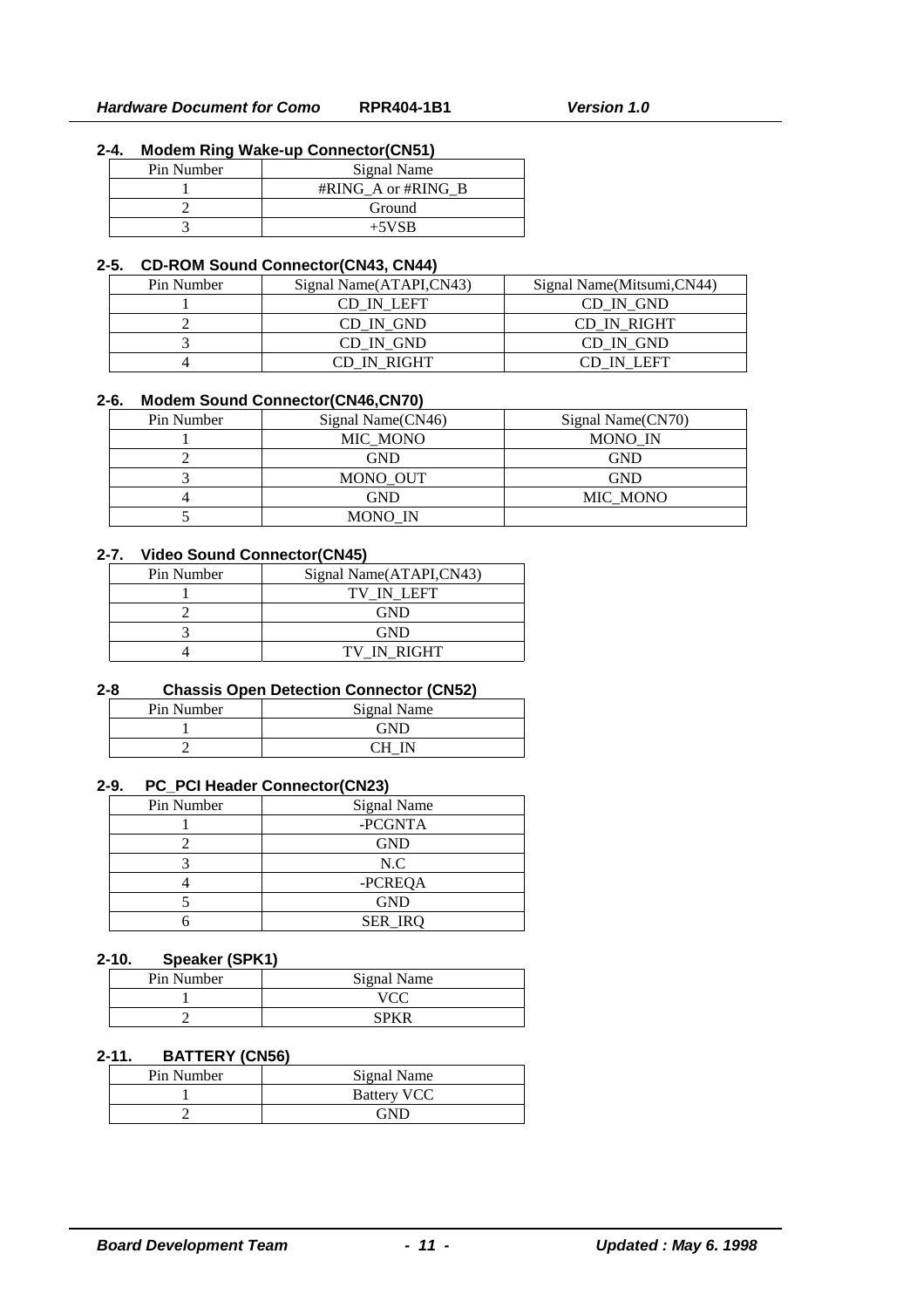*Hardware Document for Como* **RPR404-1B1** *Version 1.0*





22 4 3 2 1

| <b>Function</b> | Pin NO. | Signal Name | Function              | Pin NO. | <b>Signal Name</b> |
|-----------------|---------|-------------|-----------------------|---------|--------------------|
| Power LED       |         | <b>VCC</b>  |                       | 11      | <b>IRRX</b>        |
|                 | 2       | -STPCLK     | <b>IrDA</b><br>Header | 12      | <b>GND</b>         |
|                 | 3       | <b>GND</b>  |                       | 13      | <b>IRTX</b>        |
|                 | 4       | N.C         |                       | 14      | <b>VCC</b>         |
| <b>HDD LED</b>  | 5       | <b>VCC</b>  |                       | 15      | IR_SEL             |
|                 | 6       | -IDEACT     |                       | 16      | N.C                |
|                 | 7       | N.C         |                       | 17      | <b>GND</b>         |
| DC_SW           | 8       | -SOFT_SW    |                       | 18      | N.C                |
|                 | 9       | <b>GND</b>  |                       | 19      | <b>VCC</b>         |
|                 | 10      | N.C         | Speaker               | 20      | <b>GND</b>         |
|                 |         |             |                       | 21      | N.C                |
|                 |         |             |                       | 22      | <b>SPKR</b>        |

# **2.13 Front Internal Connector(CN49)**



16 15 4 3 2 1

| Function       | Pin No. | Signal Name | Function      | Pin No. | Signal Name |
|----------------|---------|-------------|---------------|---------|-------------|
| <b>KEYLOCK</b> |         | N.C         |               |         | N.C         |
|                |         | <b>GND</b>  | <b>LANLED</b> | 10      | N.C         |
|                |         | N.C         |               |         | N.C         |
| <b>RESET</b>   |         | -FP_RST     |               | 12      | N.C         |
| S/W            |         | <b>GND</b>  |               | 13      | N.C         |
|                |         | N.C         | SM BUS        | 14      | N.C         |
| <b>SLEEP</b>   |         | -EXTSMI     |               | 15      | N.C         |
|                |         | GND         |               | 16      | N.C         |

### **2.14 Power FAN Connector (CN8 or CN55)**

| Pin Number | <b>Signal Name</b> |                  |  |
|------------|--------------------|------------------|--|
|            | CN <sub>8</sub>    | CN <sub>55</sub> |  |
|            | N.C                | <b>GND</b>       |  |
|            | FAN_CNTR           | FAN_CNTR         |  |
|            | N.C                | N.C              |  |
|            | N.C                |                  |  |
|            | N.C                |                  |  |
|            | N.C                |                  |  |